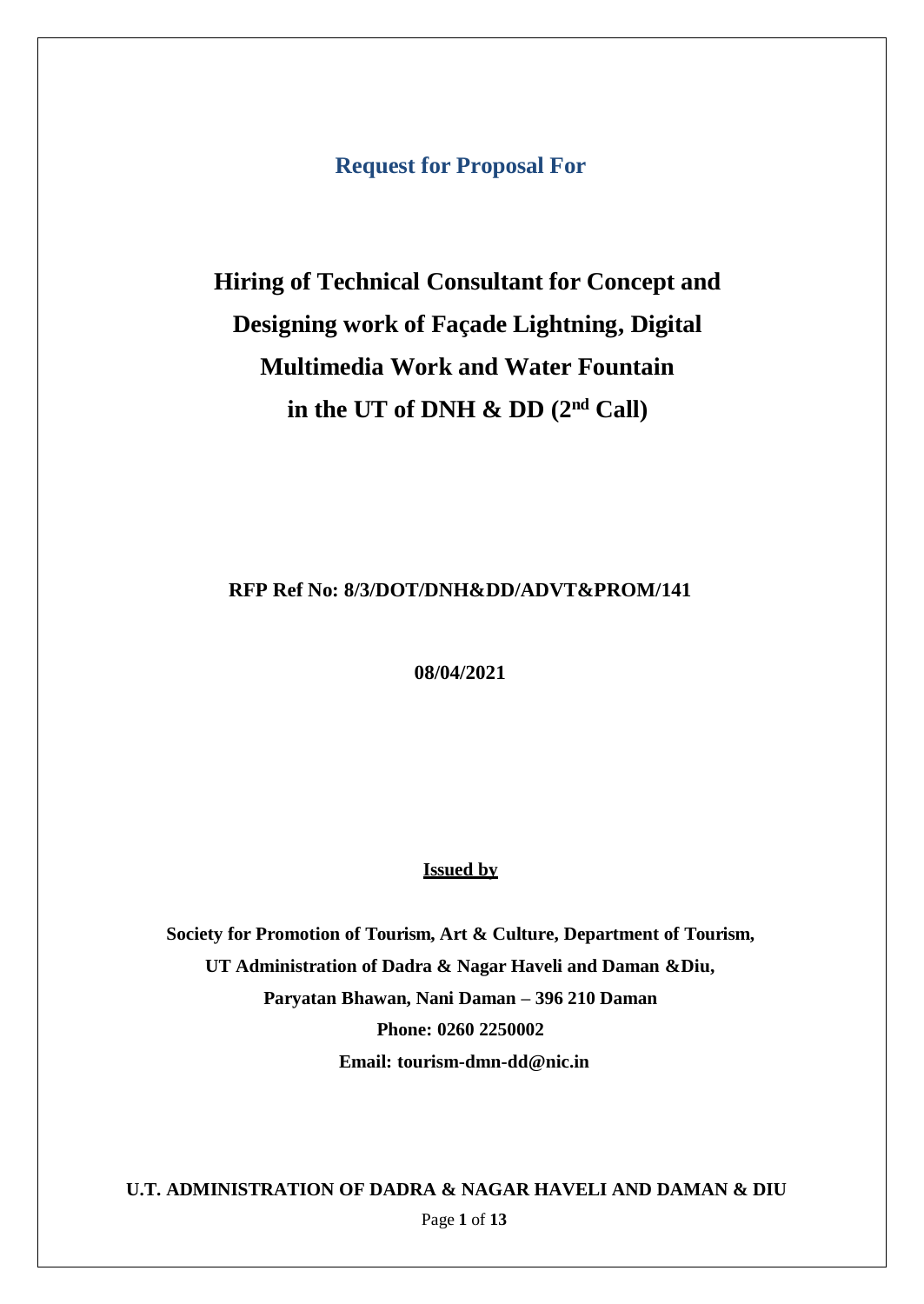# **INDEX**

| <b>Section</b> | <b>Description</b>              | Page No.       |
|----------------|---------------------------------|----------------|
| Section 1      | Notice Inviting Tender (NIT)    | 3              |
| Section 2      | <b>General Notice</b>           | $\overline{4}$ |
| Section 3      | Technical Eligibility/ Criteria | 5              |
| Section 4      | Scope of Work                   | 6              |
| Section 5      | <b>Terms and Conditions</b>     | $\overline{7}$ |
| Section 6      | <b>Tender Form</b>              | 11             |
| Section 7      | <b>Instructions to Bidder</b>   | 12             |
| Section 8      | Financial Bid (Online only)     | 13             |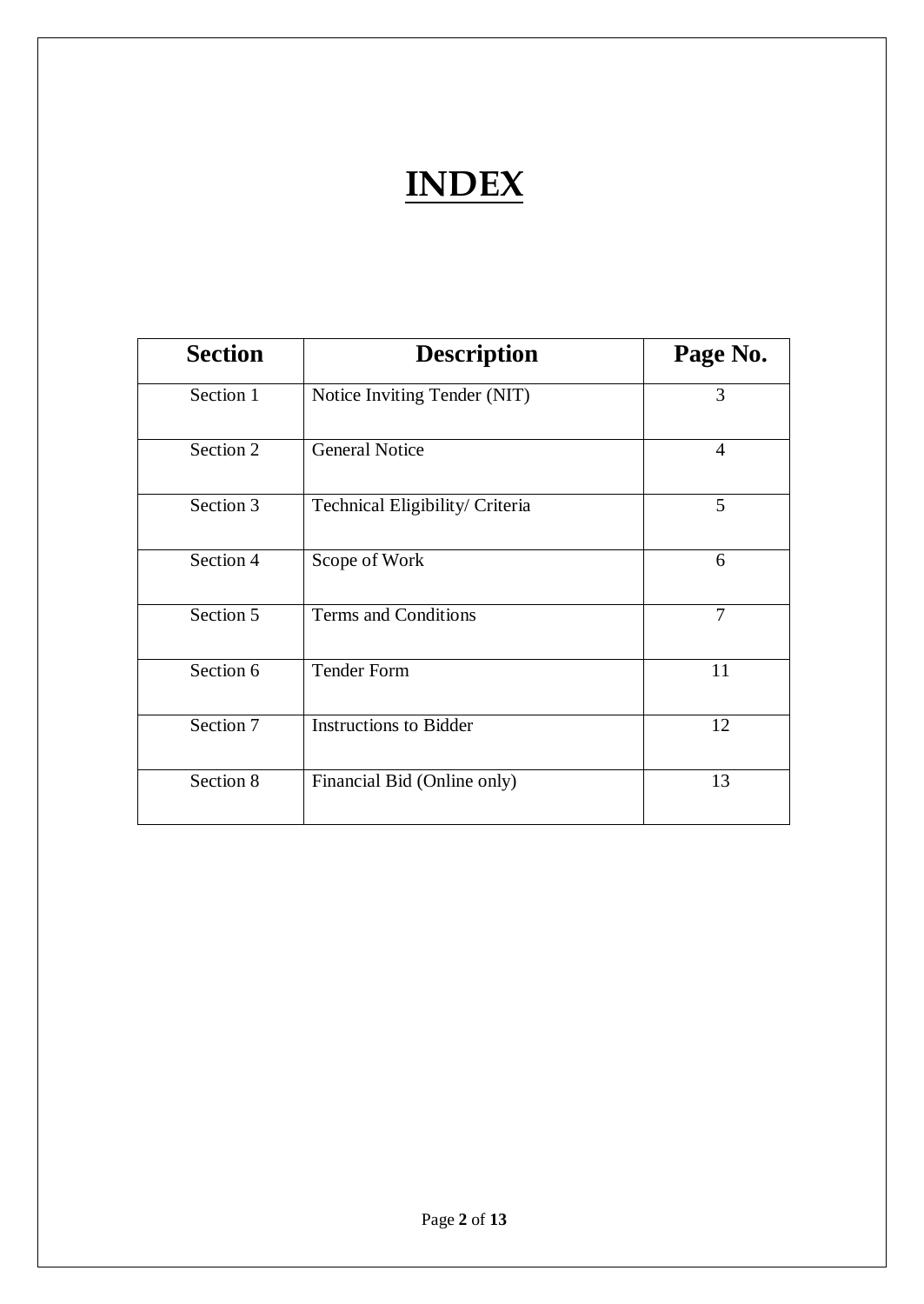### **DEPARTMENT OF TOURISM SOCIETY FOR PROMOTION OF TOURISM, ART & CULTURE (SPOTAC), DAMAN SECTION-1**

#### **NOTICE INVITING TENDER (NIT)**

#### **Tender No.:** 8/3/DOT/DNH&DD/ADVT&PROM/ 141 D**ate:** 08/04/2021

**1.** Society for Promotion of Tourism, Art and Culture, Department of Tourism, UT Administration of Dadra & Nagar Haveli and Daman & Diu intends to beautify various developed projects in the District of Daman and Diu.

**2.** Name of Services: Hiring of Technical Consultant for Façade Lightning and Digital Multimedia Work at Moti Daman Fort, Nani Daman Fort and Circuit House at Chapplisheri, Daman and Installation of water fountain in sea at Ghogla Beach, Diu

- **3.** Quantity & Specification: As per Scope of Work.
- **4.** Tender schedule is as follows:

|    | Cost of Tender Document (Non-Refundable)       | Rs. 2000/-                         |  |  |
|----|------------------------------------------------|------------------------------------|--|--|
|    | in form of Demand Draft only.                  |                                    |  |  |
| 2. | <b>Earnest Money Deposit</b>                   | $Rs. 25,000/$ -                    |  |  |
|    | in form of <b>Demand Draft or FDR only</b> )   |                                    |  |  |
| 3. | Document Downloading Starts                    | 08/04//2021                        |  |  |
| 4. | Closing date and time for submission of tender |                                    |  |  |
|    | and important documents offline                | 28/04/2021 up to 11: 30 Hrs.       |  |  |
| 5. | Tender opening date & time                     | 28/04/2021 at 12:00 Hrs.           |  |  |
|    | (Technical Bid &Presentation)                  |                                    |  |  |
| 6. | Tender opening date & time (Financial Bid)     | After evaluation of technical bids |  |  |

**5.** Accepting Authority:

Member Secretary (SPOTAC), Society for Promotion of Tourism Art and Culture, DNH & DD, Department of Tourism Paryatan Bhawan Nani Daman – 396 210 Daman, Phone: 0260 2250002.

> Member Secretary (SPOTAC) DNH & DD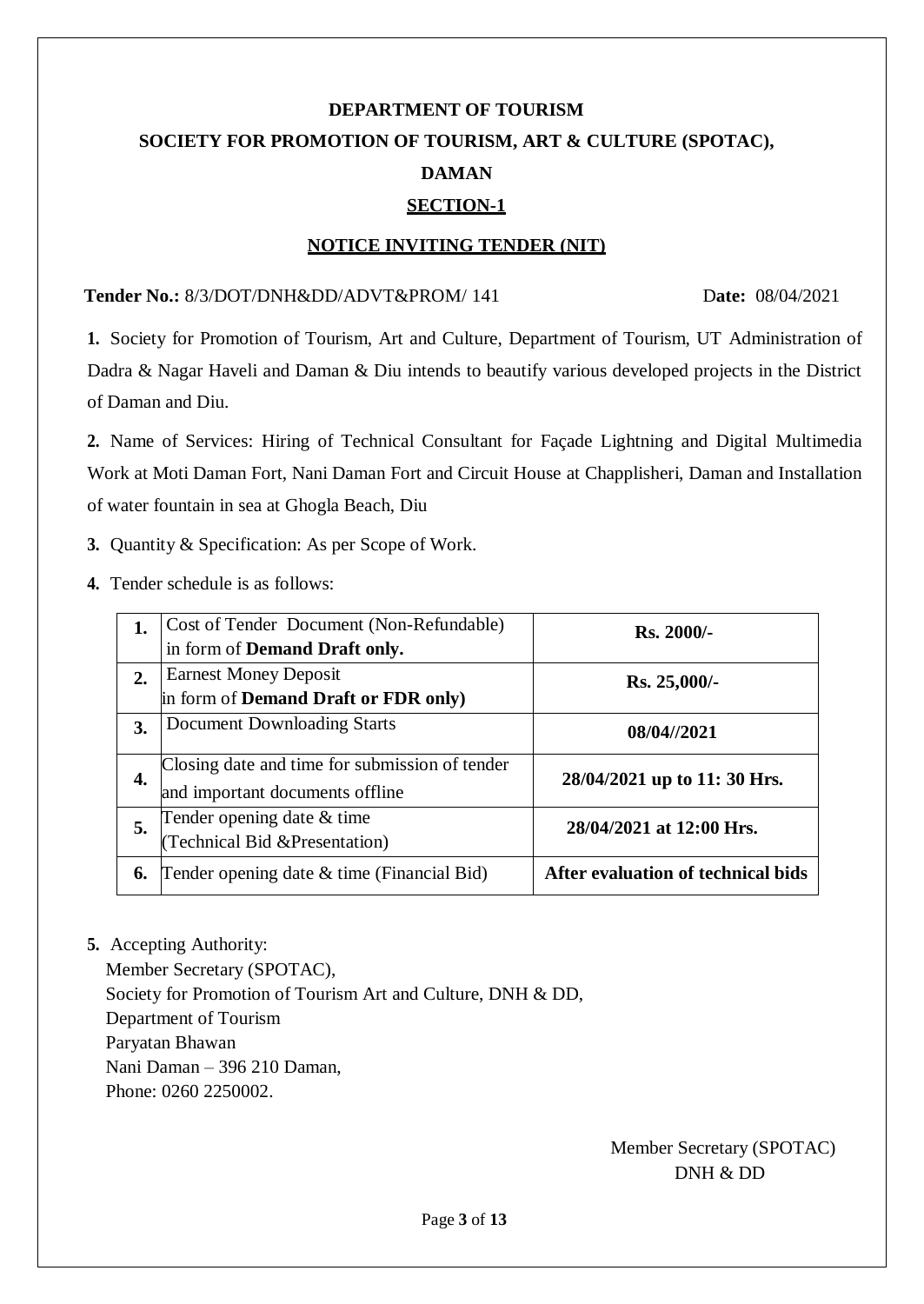#### **SECTION-2 (GENERAL NOTICE)**

- 1. RFP through two tier bid system is invited by the Society for Promotion of Tourism, Arts and Culture (SPOTAC), Department of Tourism, Dadra & Nagar Haveli & Daman & Diu for **"Hiring of Technical Consultant for Concept and Designing work of Façade Lightning and Water Fountain in the UT of DNH & DD (2nd Call)"** for the U.T Administration of Dadra & Nagar Haveli & Daman & Diu. Interested agencies, may submit the bids online which are available on web portal [www.ddtenders.gov.in.](http://www.ddtenders.gov.in/)
- 2. Hard copy of technical bid is to be submitted in tender box kept at the office of the Member Secretary (SPOTAC), Paryatan Bhavan, Behind Taxi Stand, Nani Daman, UT of Dadra and Nagar Haveli & Daman & Diu, on or before 28/04/2021 up to 11:30 hrs. and the same documents can be sent by RPAD/Speed Post, however, Tender inviting Authority shall not be responsible for any postal delay.
- 3. E.M.D. of Rs- 25,000/- only (Rupees Twenty- Five Thousand only ) will be accepted in the form of DD/ FDR in the prescribed format in favor of the Member Secretary (SPOTAC), DNH & DD from any Nationalized / Scheduled bank.
- 4. Tenderer should submit all the documents/certificates in a sealed envelope.
- 5. A Tender not bearing signature with rubber stamp of the firm of the tenderer on all page / documents accompanying, will be rejected.
- 6. The submission of the Tender by Tenderer implies that he/ she has read these instructions and conditions of the contract etc., and he/ she has made himself/ herself aware of the scope & specification of the work to be executed.
- 7. The rates shall be quoted in the BOQ (Online only). The rates and amount shall be written both in words and figures. No Financial Bid should be filled in the Physical copy submitted at the Department.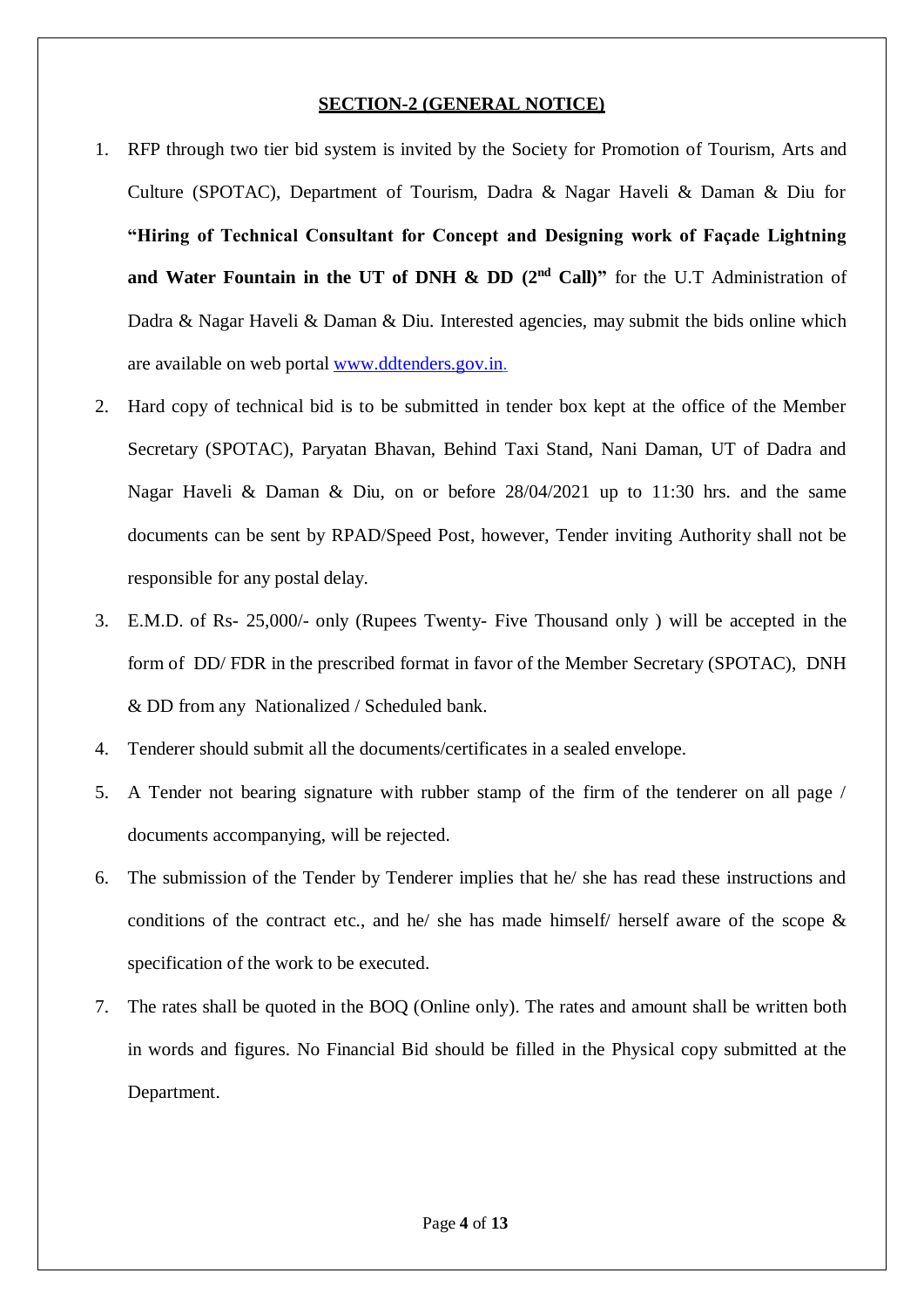#### **SECTION – 3**

#### **(TECHNICAL ELIGIBILITY / CRITERIA FOR SELECTION OF CONSULTANT)**

The RFP is based on "Quality cum cost basis Selection". Selection committee will evaluate technical bids and based on the assessment of technical bids. The technical evaluation will be on the aggregate of 60% marks. Technical assessment will be based on creative ideas, treatment/ subject of theme/subject and its presentation in the form of drawings and designs etc. on the basis of technical assessment, the financial Bid of the shortlisted agencies only will be opened. Financial evaluation will carry a weightage of 40% marks.

#### **Minimum Eligibility to Participate in the tender:**

- 1. Tender fees (non-refundable) in the form of DD and EMD in form of DD/ FDRonly.
- 2. MSME certificate to be compulsorily submitted in case of exemption of EMD.
- 3. Proof of GST Registration and PAN Card.
- 4. Income tax return of last three (03) consecutive years.
- 5. The Bidder can be a sole Proprietorship firm / a Partnership firm limited liability partnership/a Company incorporated under the Companies Act 1956 / 2013/ any other legalperson.
- 6. Bidder should be empanelment consultant with at least 3 (Three) Government / Semi Government.
- 7. The Applicant should have a minimum average annual turnover of Rs 1.00 Crore in last "Three Financial Years" ended by 31st March 2020.
- 8. At least 1 (One) turnkey design consultancy work including digital media technology, Façade Lighting, MEP, HVAC in Conservation Monuments, project cost not less than Rs. 10.00 crore for a Government / Semi Government in last 7 years.
- 9. Bidder should have at least 1 (One) completion work of design consultancy of façade lighting on outdoor building, garden road, Interactive and innovative lighting etc., project cost not less than Rs. 15.00 Crore for a Government/Semi Government in last 7 years.
- 10. Bidder should have at least 1 (One) completed design consultancy in Musical Fountain project on Lake/Garden/ Sea project cost not less than Rs. 5.00 Crore for a Government/Semi Government in last 7 years.
- 11. At least 3 (Three) completed work in consultancy in Façade Lighting and Multimedia Technology work done in large scale of festival/ event/fair/tradeshow project during the last 7 years for a Government / Semi Government Client.
- 12. Bidder should have design consultancy for minimum 2 (Two) completed monument lighting project on Monuments project cost not less than Rs. 1.00 Crore for a Government/Semi Government in last 7 years.
- 13. Bidder should have at least 01 (One) National/International for recognition/award for Lighting & Multimedia Technology Projects in last 7 years.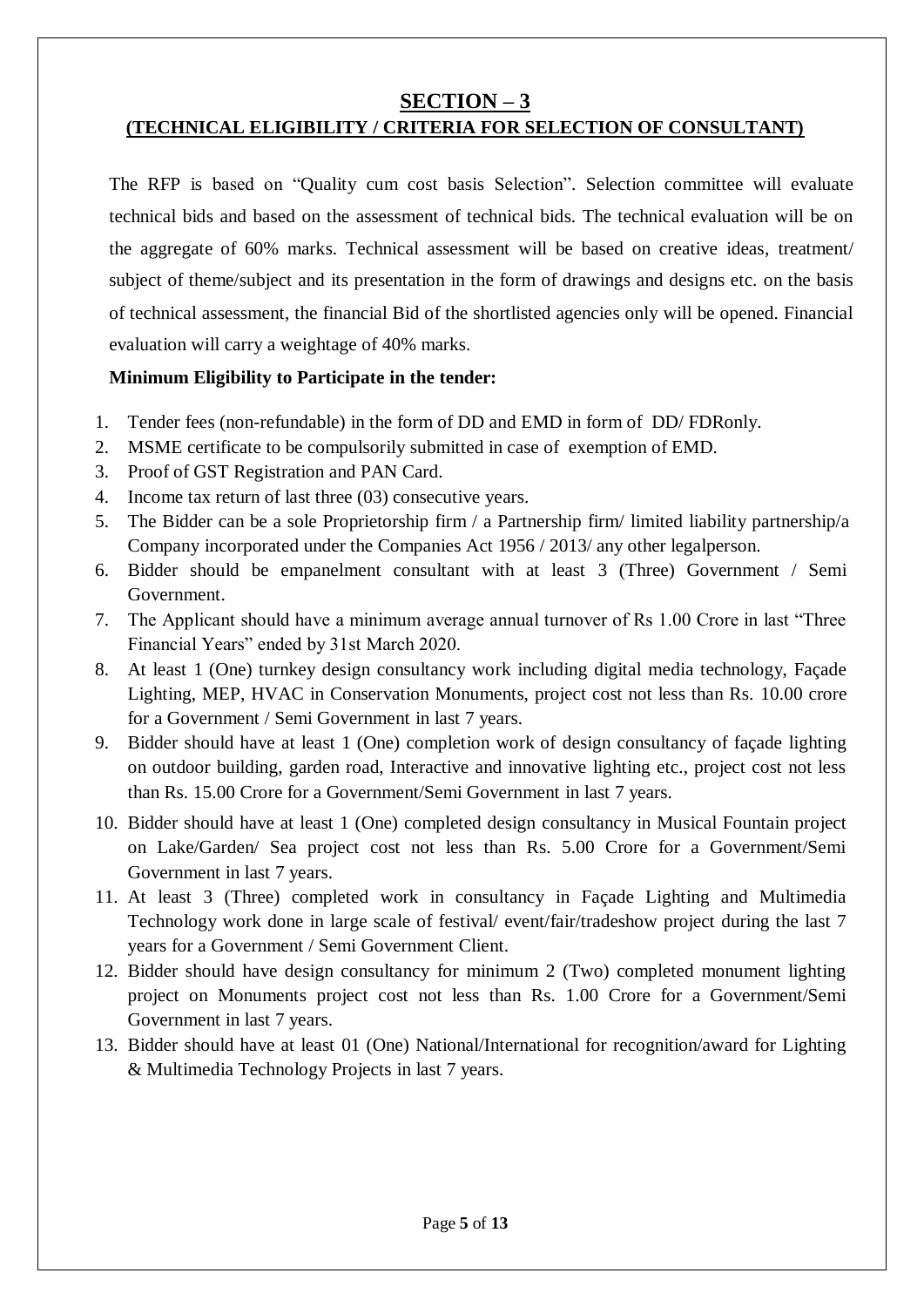#### **SECTION – 4 (SCOPE OF WORK)**

The work has to be undertaken on a turnkey basis and will include all aspects of: -

- 1. Façade Lightning and Digital Multimedia work at Moti Daman Fort, Nani Daman Fort, Glow Garden near Circuit House at Chapplisheri in Daman and Installation of Water Fountain in Sea at Ghogla Beach, Diu. The work will consist conceptualization, making of designs, modification of designs, Creative inputs, Site Visit, Technical details of the site, presentation of the designs in 3D mapping and Tender Document for execution of the project before the selection committee formed by the Department and upon selection of the model, specification, time schedule and instructions issued by the department.
- 2. Creative Designs/ themes and presentation on Façade Lightnings with Multimedia setup such as changeovers, Light Mixer, Amplifiers, power components, etc. at Moti daman Fort, Nani Daman Fort and Glow Garden near Circuit House at Chappli Sheri in Daman.
- 3. Creative Designs/ themes and Presentation on Water Fountain in sea at Ghogla Beach, Diu.
- 4. The successful agency shall take site visits and shall submit the detailed technical project report to the department as a completion of work.
- 5. The Competent Authority reserves the right to modify, change, accept or reject the work in totality or any part there of or cancel the project at any stage without assigning any reason.
- 6. The copyright of the work shall vest with the Society for Promotion of Tourism, Art and Culture (SPOTAC), Department of Tourism, UT Administration of DNH & DD and it would have rights on the awards won, if any.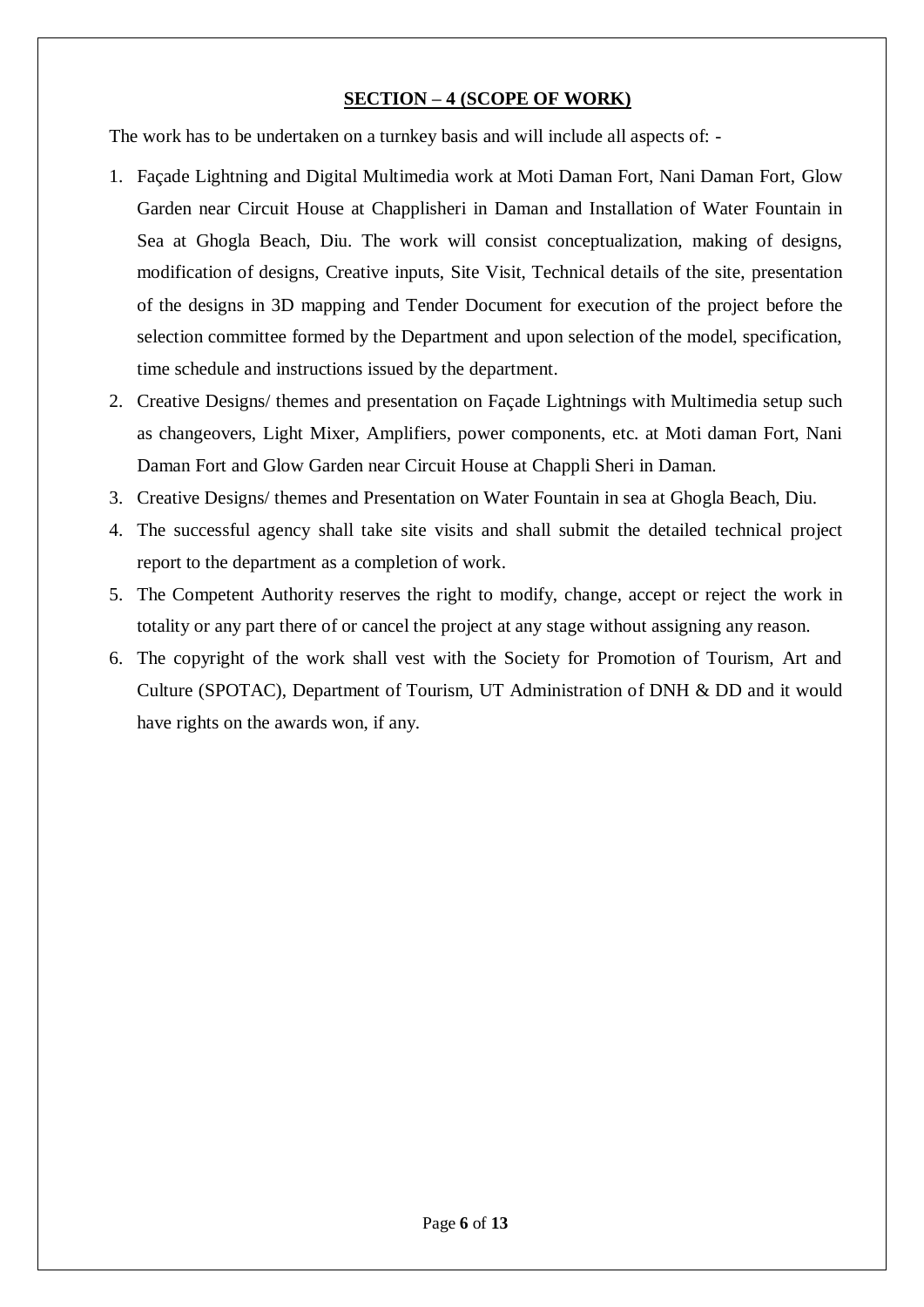#### **SECTION – 5 (TERMS & CONDITIONS)**

#### **1. Rates and Quotes**

The rates quoted shall be inclusive of all taxes and duties as applicable as per the law. The quoted rates shall be firm and shall not be subject to any change whatsoever.

#### **2. Opening of Tenders**

The Tender Inviting Authority will open the tenders at the specified date and time as indicated in theNIT.

#### **3. Tender Evaluation**

- i. A selection committee will evaluate the technical bids on last date of submission. The technical bids of all Tenderers will be openedfirst.
- ii. The technical evaluation will carry a weightage of 60 marks. The financial bid will carry weightage of 40 marks. The Presentation or creative execution plan will carry weightage of 60 marks
- iii. Financial evaluation will carry a weightage of 40 marks. The lowest financial offer will be the benchmark for financial evaluation and will get 40 marks and the next higher offer will be evaluated in the form of Lowest rate X 40 / Offered rate
- iv. The agency which scores the highest aggregate marks on the basis of cumulative marks obtained in technical bid and financial bids (after adding the scores from the technical, presentation evaluation and financial evaluation) will be awarded the contract for "Engaging of Technical Consultant for the work of Façade Lightning at Moti Daman Fort, Nani Daman Fort and Circuit House at Chappli Sheri in Daman and Installation of Water Fountain in Sea at Ghogla Beach, Diu.

| <b>Technical Evaluation Criteria</b>                                  | <b>Maximum</b><br><b>Marks</b> |
|-----------------------------------------------------------------------|--------------------------------|
| Presentation should cover the following in sufficient details for the |                                |
| theme of Façade lightning and digital multimedia work and water       | 60                             |
| fountain in sea. (Total Technical Score)                              |                                |
| Drawings, designs, 3D image mapping and technical details of the site |                                |
| explaining the manner in which the theme can be presented for Moti    | 15                             |
| Daman Fort Area.                                                      |                                |
| Drawings, designs, 3D image mapping and technical details of the site |                                |
| explaining the manner in which the theme can be presented for Nani    | 15                             |
| Daman Fort Area.                                                      |                                |

| Drawings, designs, 3D image mapping and technical details of the site |  |  |  |  |  |  |  |  |  |  |
|-----------------------------------------------------------------------|--|--|--|--|--|--|--|--|--|--|
|-----------------------------------------------------------------------|--|--|--|--|--|--|--|--|--|--|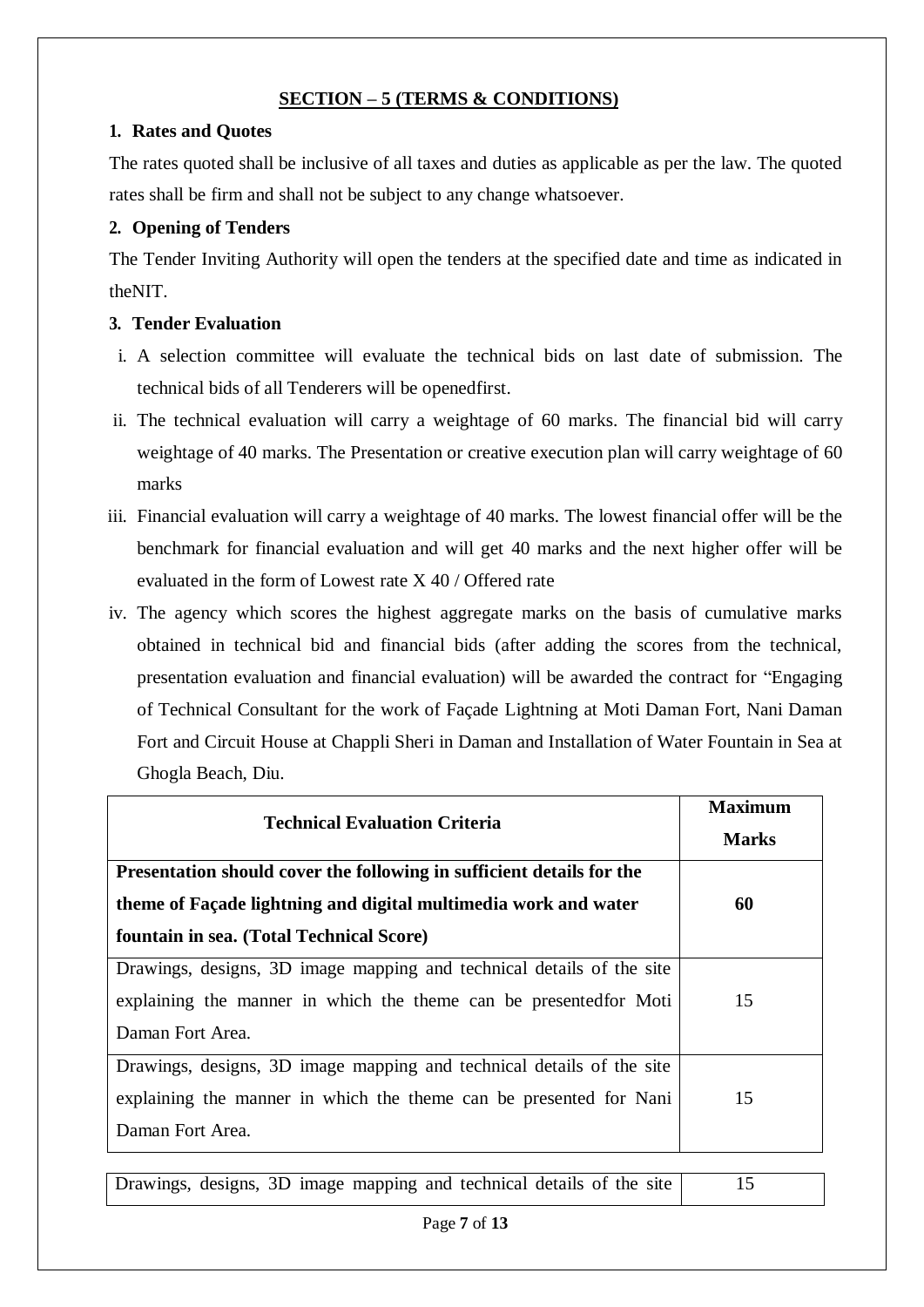| explaining the way the theme can be presented for Circuit House at               |    |  |  |  |
|----------------------------------------------------------------------------------|----|--|--|--|
| Chappli Sheri, Daman.                                                            |    |  |  |  |
| Drawings, designs, 3D image mapping and technical details of the                 |    |  |  |  |
| site, explaining the manner in which the theme can be presented for              | 15 |  |  |  |
| Installation of water fountain in Sea at Ghogla Beach, Diu.                      |    |  |  |  |
| The agencies can present more than one design for the theme for all the works in |    |  |  |  |
| the same presentation.                                                           |    |  |  |  |

#### **4. Scrutiny of Tenders**

#### Unresponsive bids:

The tenders will be scrutinized before further evaluation to determine whether they are complete and meet the essential and important requirements, conditions etc. as prescribed in the Tender Document. The tenders received, are liable to be treated as non – responsive and will be summarily ignored, if following documents are not attached along with the bid.

- i. Tender form not duly signed and stamped. (i.e., all the terms & conditions of tender document are acceptable.)
- ii. Tender is unsigned and incomplete in any aspect.
- iii. Tender validity is shorter than the required period.

#### **5. Tender Validity**

The tenders shall remain valid for acceptance for a period of 180 days (one hundred eighty days) after the date of tender opening prescribed in the Tender Document.

#### **6. Award of work**

Award of work against the tender is at the sole discretion of the Tender Inviting Authority. Proposal of the successful bidder would form the basis for future negotiations and lead to issuing of a Letter of Award (LOA).

- After selection, a Letter of Award (LOA) shall be issued in duplicate, by the Tender Inviting Authority to the Selected Bidder and the Selected Bidder shall sign and return the duplicate copy of the LOA in acknowledgement thereof. In the event of the duplicate copy of the LOA duly signed by the Selected Bidder is not received by the stipulated date, the Authority may, unless it consents to extension of time for submission thereof, cancel the LOA and the next highest-ranking Bidder may be considered.
- The Tender Inviting Authority reserves the right to relax any of the conditions of the Tender Document if suitable bidders are not found due to exigency of situation.
- **7.**Bidders are strictly advised to go through all the documents in connection with this work carefully.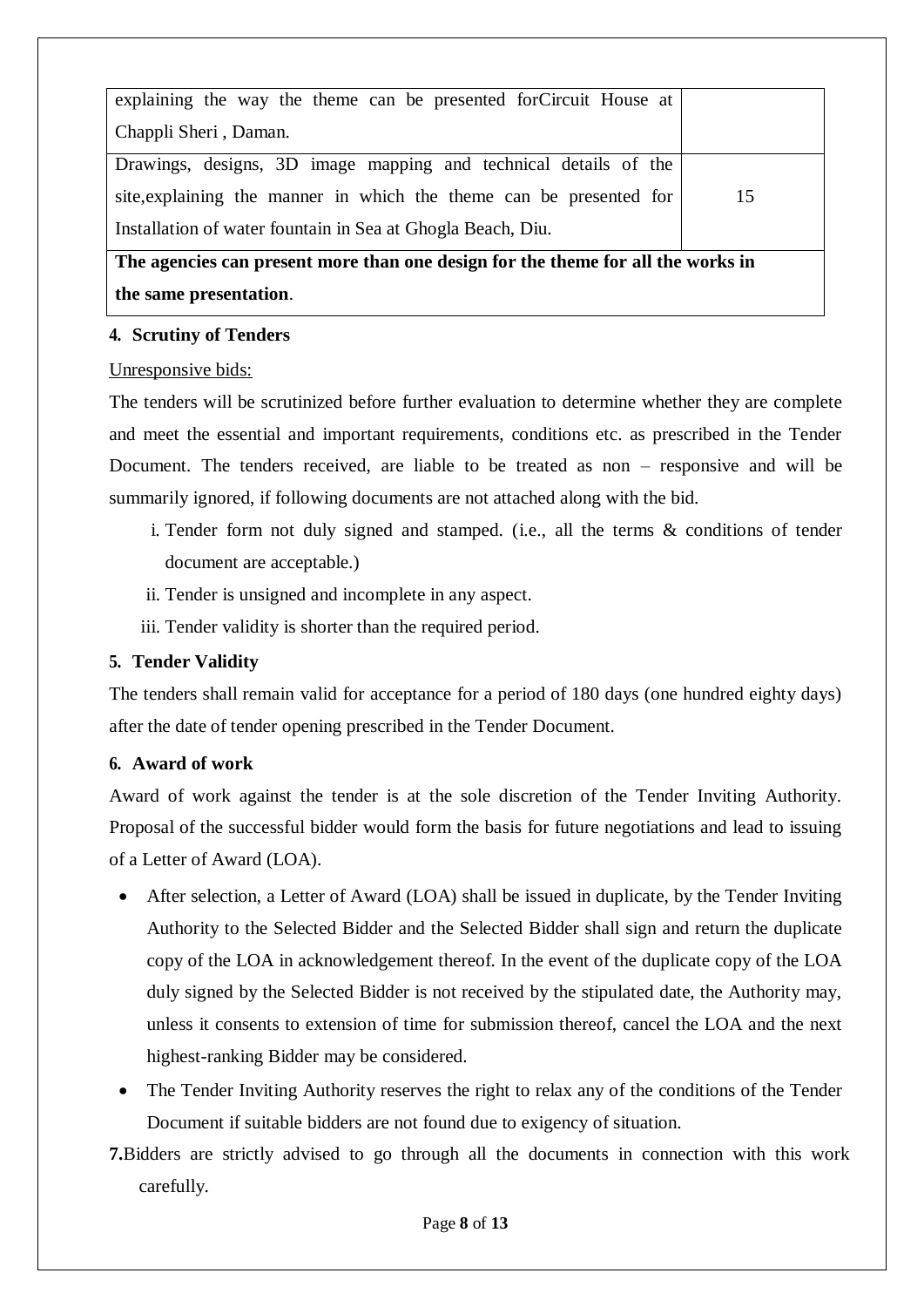- **8.**The work shall be carried out in appropriate stages under the direction and supervision of the Tender Inviting Authority.
- **9.**The Successful Bidder shall not be entitled to any compensation for any loss suffered by him on account of delay in commencing or executing the work whatever the cause for such delays may be including delays in procuring Government controlled or other materials.
- **10.**The Tender Inviting Authority decision with regard to the material and the workmanship will be final and binding and any mat rejected by the Tender Inviting Authority shall be immediately removed from the Site.

#### 1**1.Damage to Persons and Property**

The Successful Bidder shall indemnify and keep indemnified the Tender Inviting Authority against all losses and claims for injuries or damages to any person or property whatsoever which may arise out of or in consequence of the construction and maintenance of works and against all claims, demands, proceedings, damages, costs, charges, expenses, whatsoever in respect thereof in relation thereto.

#### **12. Compliance with the Law**

- The Successful Bidder shall comply with all the byelaws and regulations of local and other statutory authorities having jurisdiction over the works and shall be responsible for the payment of all fees and other charges and the giving and receiving of all necessary notices, and keep the Tender Inviting Authority informed of the said compliance with the by-laws, payments made, notices issued and received.
- If any conflict arises between the selected bidder and the Tender Inviting Authority during the period of execution or after completion of work, Hon'ble Courts of DNH & DD shall have the jurisdiction and the venue of arbitration shall be Daman and will be governed by provisions of the Indian Arbitration & Reconciliation Act.

#### **13. Payments**

- The payment will be done in two (2) parts.
	- i. 25 % will be paid after successful submission and approval of the design and concept.
	- ii. 75 % of the payment will be released upon submitting and approval of the tender document only after satisfaction of the Department against the invoice.
- The selected agency shall be ready to take up work beyond the mentioned scope if felt necessary and asked by the Tender Inviting Authority and the Tender Inviting Authority shall give effect to such payment arising out of the additional work.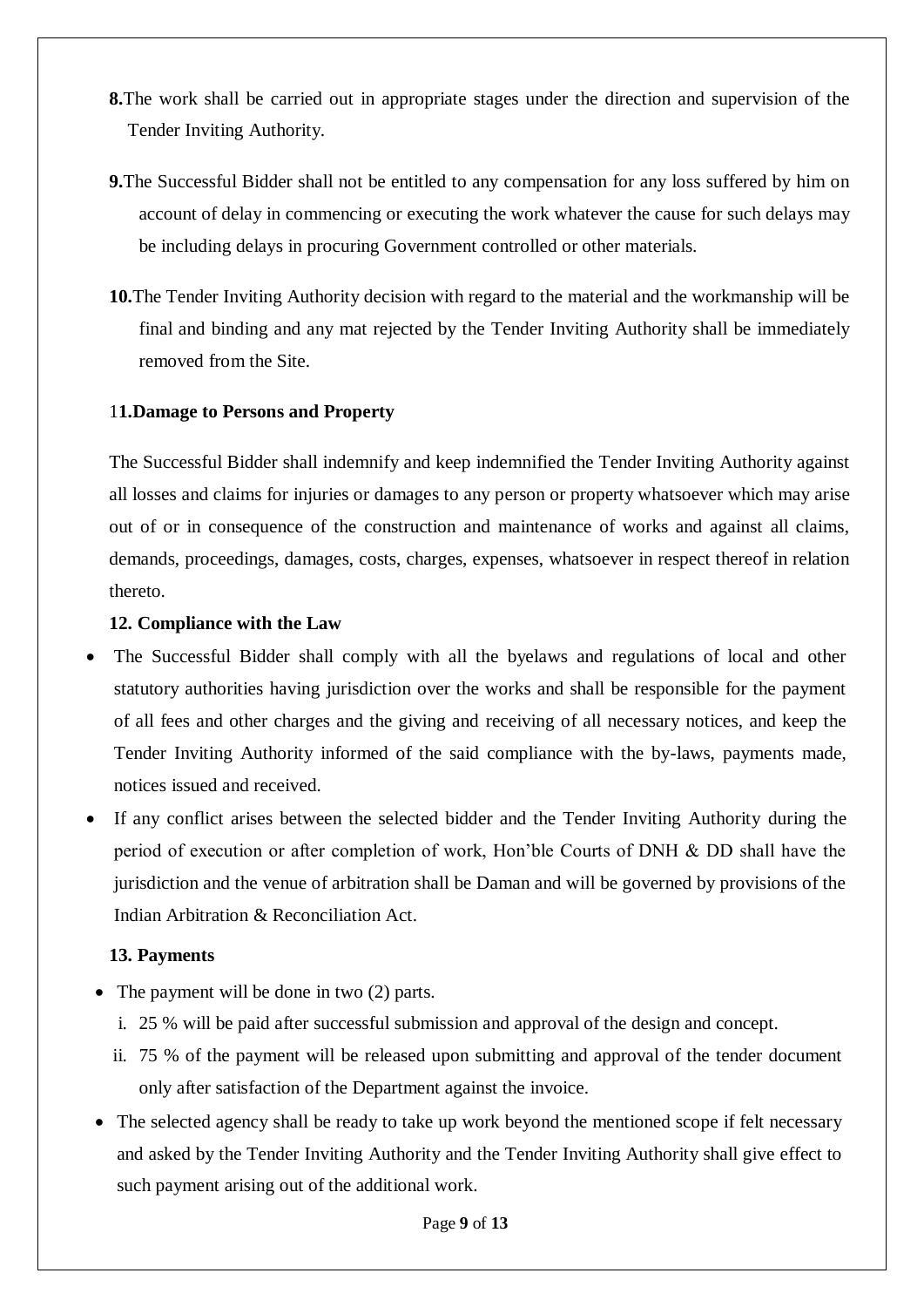#### **14. Scope of Contract**

The Successful Bidder shall carry out and complete the said work in every respect in accordance with this contract.

- The removal/re-execution of any works executed by the Successful Bidder.
- The amending and making good of any defects after completion.

#### **15. PerformanceSecurity**

The bidder will have to submit the performance guarantee to the value of 3 % of the value in price bid in the form of DD or alternatively in the form of bank guarantee to the Department of Tourism within 3 days from the day of issue of work order. If the Tenderer does not remit the performance guarantee within the stipulated time given in the work order, necessary interest @ 8% p.a. on performance guarantee amount will be levied for the delayed remittance from due date of remittance to date of realization/remittance of money. The earnest money shall be adjusted against the performance guarantee to be submitted by the successful bidder. The performance guarantee can be adjusted or forfeited by order of Authority in the event of any breach or negligence or non-observance of any condition of contract or in case the work is delayed beyond the period stipulated by the Authority. The Security Money so deposited will be retained till conclusion and refunded along with balance payment **without anyinterest**.

#### **16. ForceMajeure**

Neither party shall be in default if a failure to perform any obligation hereunder is caused solely by supervening conditions beyond that party's reasonable control, including acts of God, civil commotion, strikes, acts of terrorism, labor disputes and government or public authority's demands or requirements.

#### **17. Extra Work**

If it is found after the completion of the works that, some extra work has been carried out on due instruction from the Tender Inviting Authority, the price for such extra work will be ascertained on mutually negotiated terms.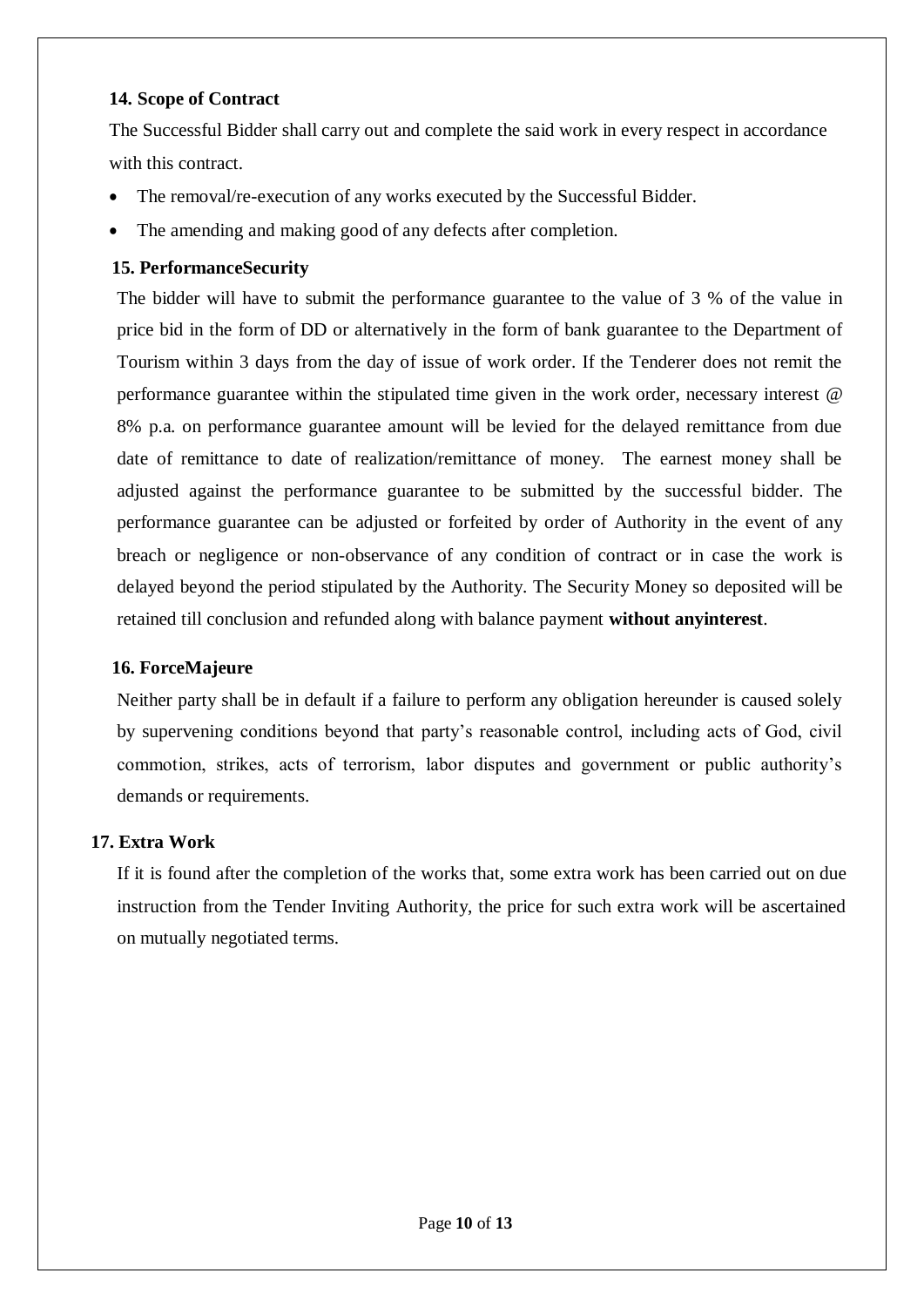#### **SECTION-6 (TENDERFORM)**

| (For all the terms & conditions of tender document are acceptable to bidder) |
|------------------------------------------------------------------------------|
| To                                                                           |
| The Member Secretary (SPOTAC),                                               |
| Department of Tourism Paryatan                                               |
| Bhawan, Nani Daman - 396 210                                                 |
| Daman                                                                        |
|                                                                              |

RefNo. Dated

I/We, the undersigned have examined the above-mentioned tender document, including amendment/corrigendumno. , dated(*if any*), the receipt of which is hereby confirmed. We now offer to create and submit the *services in* conformity with your above referred document.

If our tender is accepted, we undertake to perform the services as mentioned in tender document with the delivery schedule specified in the "Scope of Work" of tender document.

I/We further confirm that, if purchase order placed with us, we shall provide you with a performance security of required amount in an acceptable form for due performance of thecontract.

I/We agree to keep our tender valid for acceptance as required in tender document or for subsequently extended period, if any, agreed to by us. I/We also accordingly confirm to abide by this tender up to the aforesaid period and this tender may be accepted any time before the expiry of the aforesaid period. I/We further confirm that, until a formal contract is executed, this tender read with your written acceptance thereof within the aforesaid period shall constitute a binding contract betweenus.

I/We further understand that you are not bound to accept the lowest or any tender you may receive against your above-referred tender enquiry.

We confirm that we do not stand deregistered/banned/blacklisted by any Govt. Authorities. I/We confirm that we fully agree to the terms and conditions specified in above mentioned TE document, including amendment/ corrigendum etc. if any.

#### (Signature with Date) (Name andDesignation)

To Be Signed By the Proprietor / All Partners of the Firm / Directors of the Company under Its Common Seal.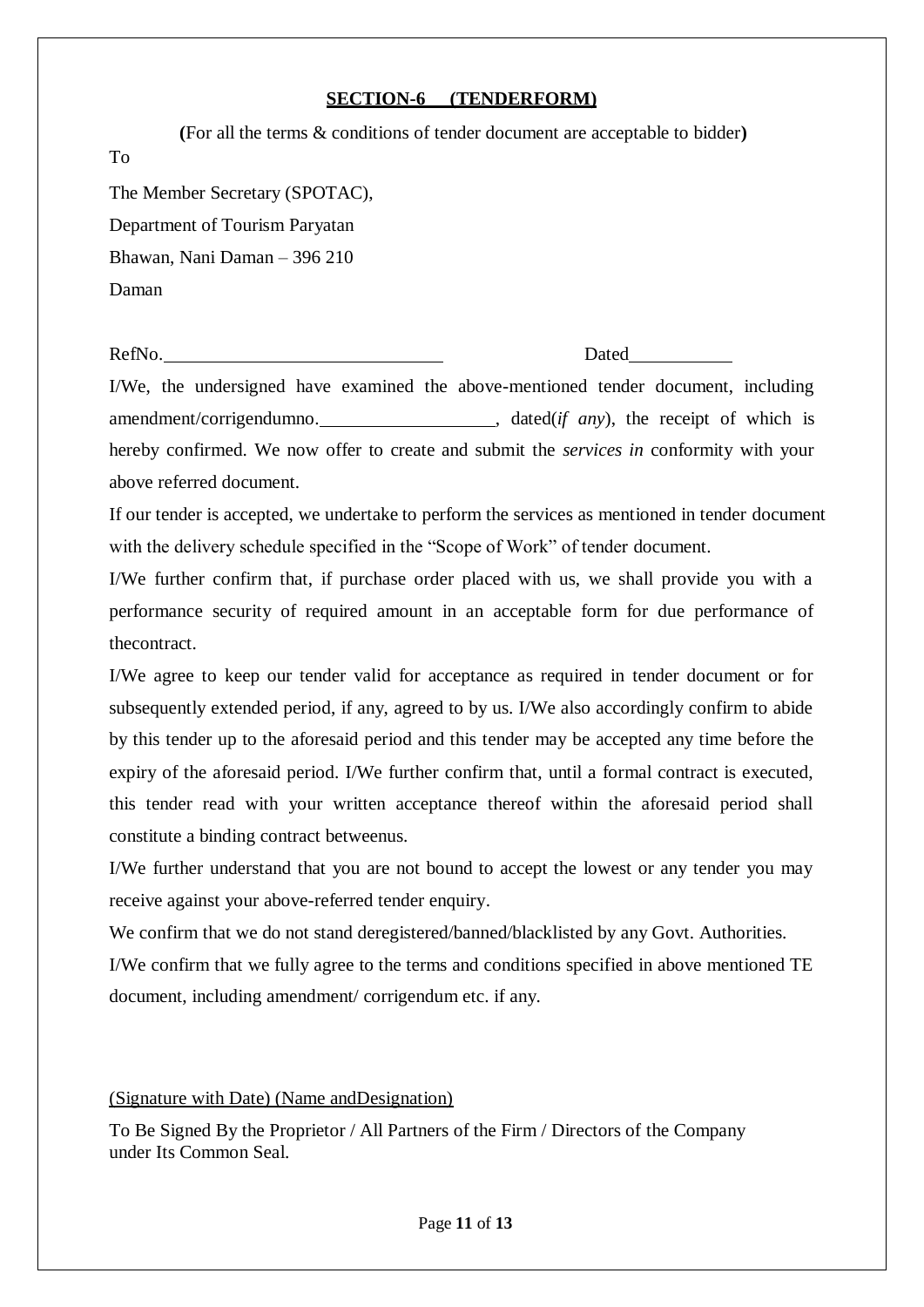#### **SECTION 7 (INSTRUCTIONS TO BIDDERS)**

#### **1. Tender Contents**

The Tenders are to be submitted online on [www.ddtenders.gov.in](http://www.ddtenders.gov.in/) along with the financial bid (BoQ) online and the hard copy is to be submitted in a sealed at the office of the Member Secretary (SPOTAC), Paryatan Bhavan, Daman in 2-part bid system:

- Technical Proposal (Online and Offline signed and stamped RFP document and copy of presentation)
- Financial Proposal (Online only).

#### **2. Technical Proposal (Online).**

The Technical proposal should contain:

- RFP Document (duly signed and stamped to be submitted along with physical bid document)
- Concept for implementing the assignment along with proof of technical expertise (if any).
- Financial Bid: Financial bid should contain the consolidated cost of façade lightnings along with digital multimedia work and installation of water fountain in seai.e. from conceptualization till the presentation of the above said work.
- A detailed project report in this regard has to be submitted for the above-mentioned work.

#### **3. Right to accept / reject tender**

No tender will be considered unless the tender documents are fully and completely filled in. All information that may be asked from a bidder must be unequivocally furnished.The Tender Inviting Authority reserves to itself the right to accept or reject any tender or reject all tenders without assigning any reason thereof, and without thereby incurring any liability to the affected bidders. The tenders shall be considered invalid and non-responsive for non-submission of any document stipulated herein.

#### **4. Commencement of work**

The date of receipt of Work order shall beconsidered as the date of commencement of work.

#### **5. Escalation of Prices**

The prices quoted shall be firm and shall remain applicable during the entire period of the contract till completion (including extension of time granted, if any) and no escalation in prices will be permitted due to increase in prices of materials, rise in labor prices or due to any other reasons.

> Member Secretary (SPOTAC) DNH & DD